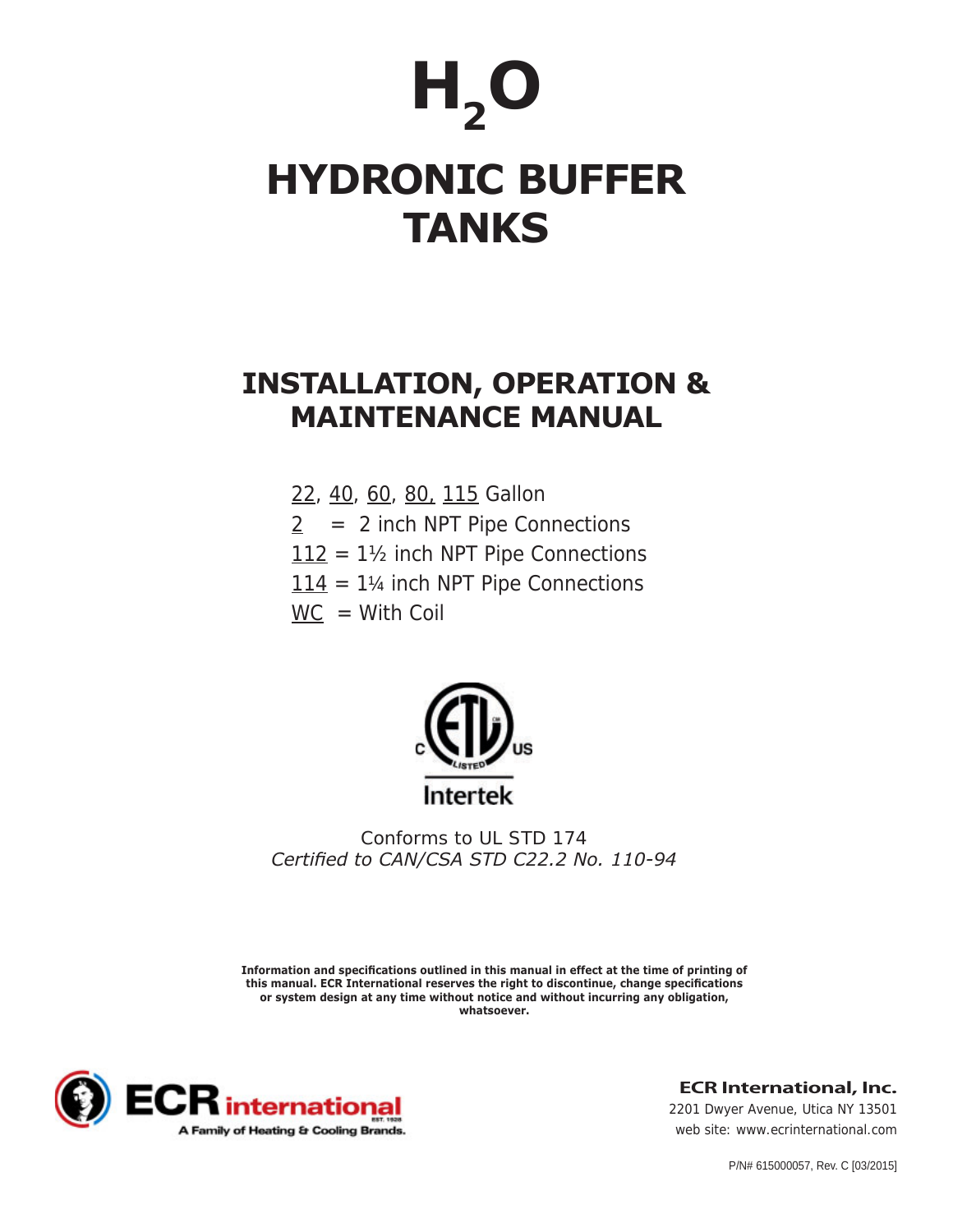## **MODELS**

| H <sub>2</sub> OBT22114        | <b>H<sub>2</sub>OBT802</b>      |
|--------------------------------|---------------------------------|
| <b>H<sub>2</sub>OBT402</b>     | H <sub>2</sub> OBT80112         |
| H <sub>2</sub> OBT40112        | H <sub>2</sub> OBT80114         |
| H <sub>2</sub> OBT40114        | H <sub>2</sub> OBT802WC         |
| H <sub>2</sub> OBT402WC        | <b>H<sub>2</sub>OBT80112WC</b>  |
| <b>H<sub>2</sub>OBT40112WC</b> | <b>H<sub>2</sub>OBT80114WC</b>  |
| <b>H<sub>2</sub>OBT40114WC</b> | <b>H<sub>2</sub>OBT1152</b>     |
| <b>H<sub>2</sub>OBT602</b>     | H <sub>2</sub> OBT115112        |
| H <sub>2</sub> OBT60112        | H <sub>2</sub> 0BT115114        |
| H <sub>2</sub> OBT60114        | <b>H<sub>2</sub>OBT1152WC</b>   |
| H <sub>2</sub> OBT602WC        | <b>H<sub>2</sub>OBT115112WC</b> |
| H <sub>2</sub> OBT60112WC      | <b>H<sub>2</sub>OBT115114WC</b> |
| <b>H<sub>2</sub>OBT60114WC</b> |                                 |
|                                |                                 |

### **SAVE THESE INSTRUCTIONS**

| <b>Hazard Definitions</b><br>The following defined terms are used throughout this manual to bring attention to the presence<br>of hazards or various risk levels or to important information concerning the life of the product. |                                                                                                                                                          |  |  |  |  |
|----------------------------------------------------------------------------------------------------------------------------------------------------------------------------------------------------------------------------------|----------------------------------------------------------------------------------------------------------------------------------------------------------|--|--|--|--|
| <b>DANGER</b>                                                                                                                                                                                                                    | Indicates a presence of hazards that WILL cause severe personal injury,<br>death or substantial property damage.                                         |  |  |  |  |
| <b>A WARNING</b>                                                                                                                                                                                                                 | Indicates a presence of hazards that CAN cause severe personal injury,<br>death or substantial property damage.                                          |  |  |  |  |
| <b>A CAUTION</b>                                                                                                                                                                                                                 | Indicates a presence of hazards that will or can cause minor<br>personal injury, or property damage.                                                     |  |  |  |  |
| <b>NOTICE</b>                                                                                                                                                                                                                    | Indicates special instructions on installation, operation or<br>maintenance that are important but not related to personal injury<br>or property damage. |  |  |  |  |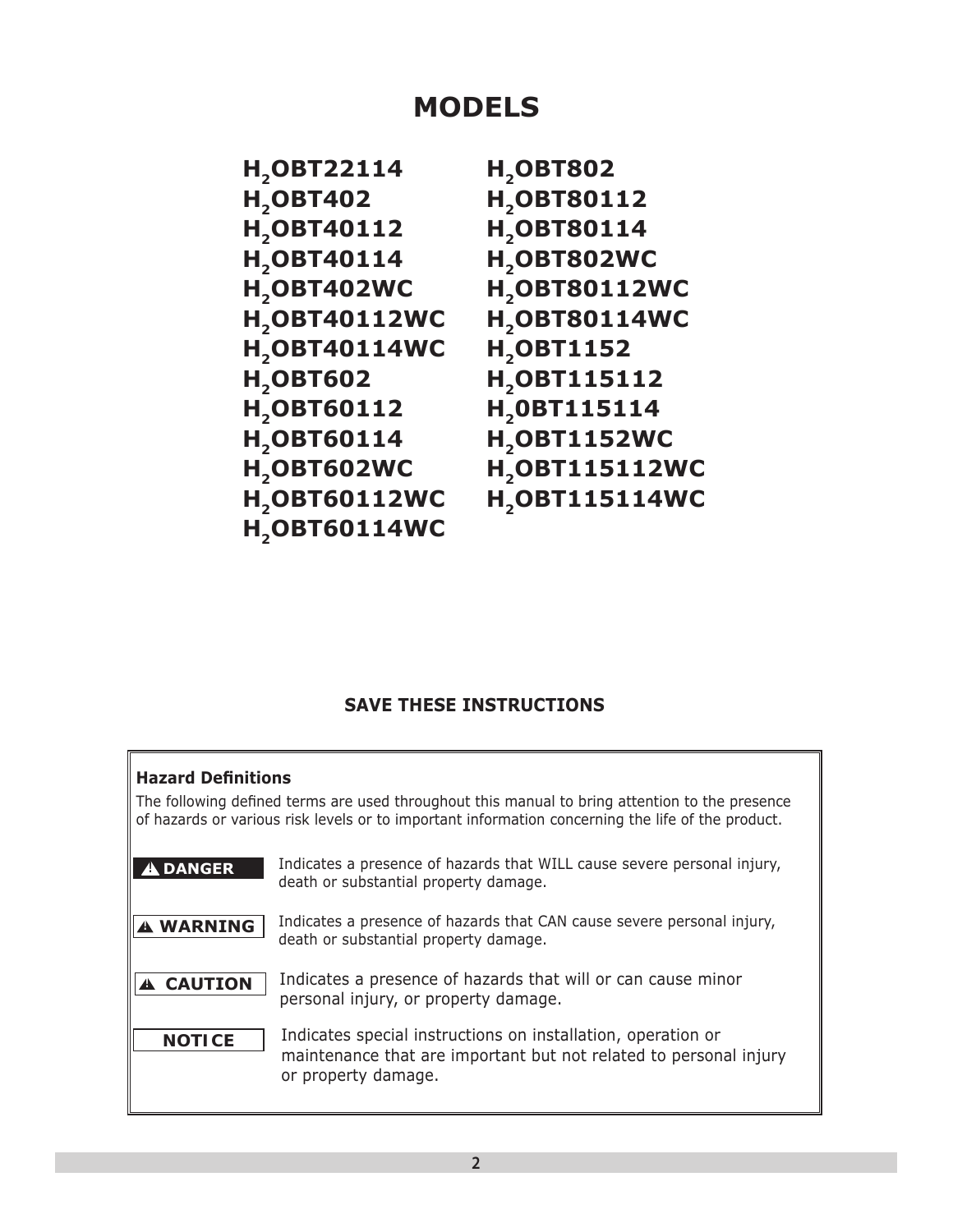### **I. General Information**

### **IMPORTANT INFORMATION – READ CAREFULLY**

NOTE: The equipment shall be installed in accordance with those installation regulations required in the area where the installation is to be made. These regulations shall be carefully followed in all cases. Authorities having jurisdiction shall be consulted before installations are made.

All wiring on water heaters shall be in accordance with the National Electrical Code and/or local regulations.

### **! WARNING**

Improper installation, adjustment, alteration, service or maintenance can cause property damage, personal injury, or loss of life. Read and understand the entire manual before attempting installation, start-up, operation, or service. Installation and service must be performed only by an experienced, skilled installer or service agency.

This water heater contains very hot water under high pressure. Do not unscrew any pipe fittings or attempt to disconnect any components of this water heater without positively assuring that the water is cool and has no pressure. Always wear protective clothing and equipment when installing, starting up or servicing this water heater to prevent scalding injuries. Do not rely on the pressure and temperature gauges to determine the temperature and pressure of the water heater. This water heater contains components that become very hot when the boiler is operating. Do not touch any components unless they are cool.

Failure to follow all instructions in the proper order can cause personal injury or death. Read all instructions, including all those contained in component manufacturers' manuals before installing, starting up, operating, maintaining, or servicing the water heater.

### **! CAUTION**

To reduce the risk of excessive pressures and temperatures in this tank, install pressure protective equipment required by local codes but no less than a pressure relief valve certified by a nationally recognized testing laboratory that maintains periodic inspection of production of listed equipment or materials, as meeting the requirements for Relief Valves and Automatic Shutoff Devices for Hot Water Supply Systems, ANSI Z21.22 latest edition. This valve must be marked with a maximum set pressure not to exceed the marked working pressure of the hydronic system.

The pressure of the heat transfer medium must be limited to a maximum of 150 psig by an approved safety or relief valve.

### **! DANGER**

DO NOT store or use gasoline or other flammable vapors or liquids in the vicinity of this or any other appliance.

If you smell gas vapors, DO NOT try to operate any appliance - DO NOT touch any electrical switch or use any phone in the building. Immediately, call the gas supplier from a remote located phone. Follow the gas supplier's instructions or if the supplier is unavailable, contact the fire department.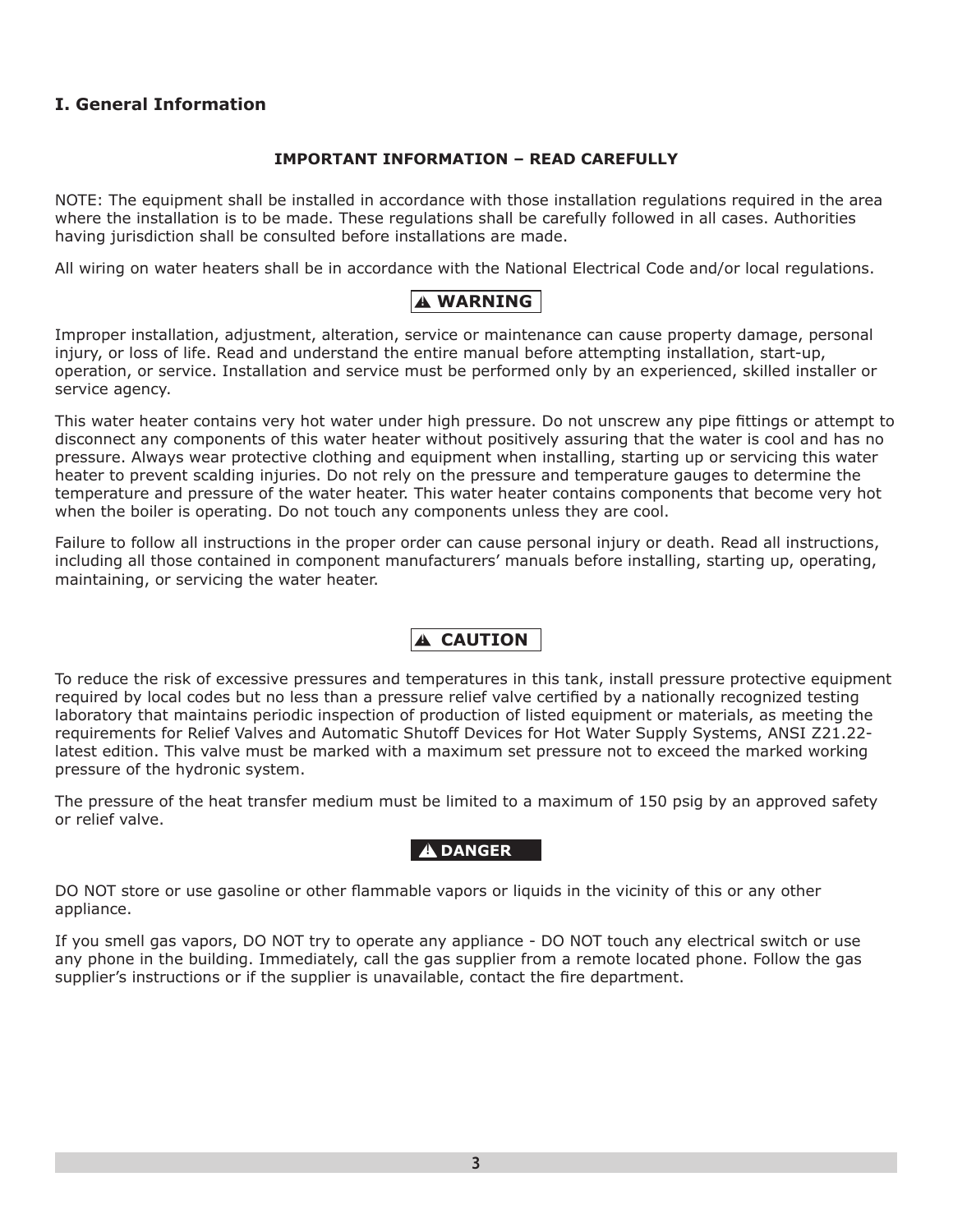### **II. IMPORTANT SAFETY INSTRUCTIONS**

**! WARNING** – When using electrical appliances, basic safety precautions to reduce the risk of fire, electric shock, or injury to persons should be followed, including:

### **READ ALL INSTRUCTIONS BEFORE USING THIS BUFFER TANK.**

- **1.** This tank must be grounded if any electrical control is used. Connect only to properly grounded outlet.
- **2.** Install or locate this buffer tank only in accordance with the provided installation instructions
- **3.** Use this tank only for its intended use as described in this manual.
- **4.** As with any appliance, close supervision is necessary when used by children.
- **5.** This tank should be serviced only by qualified personnel. Contact nearest authorized service facility for examination, repair, or adjustment.

### **SAVE THESE INSTRUCTIONS**

### **III. Application**

The primary application of a buffer tank is to reduce heat pump, chiller, or boiler short cycling. Hydronic buffer tanks are used in systems operating below the design load condition, which is most of the time, or in systems having several low BTU cooling or heating loads calling at different times. This can cause the heat pump or the boiler to short cycle, resulting in reduced operating efficiency and shorter equipment life.

The hydronic buffer tanks are built with 4 connections. Two connections can be piped to the heat pump or boiler, and two connections can be piped to the distribution system. If piped correctly, the tank can serve as both a thermal buffer and a hydraulic separator. The heat pump or boiler can be hydraulically decoupled from the distribution system. The tanks are all stainless steel construction with R-12 insulation, and an ABS jacket.

A 3/8" ID thermal well is located mid-tank. Thermistors can be inserted 3" into the well, or the well will accept the Honeywell L4006A controls.

Buffer tanks are available in 22, 40, 60, 80, and 115 gallon capacities.

**Specify 1 ¼", 1 ½", or 2" connections**.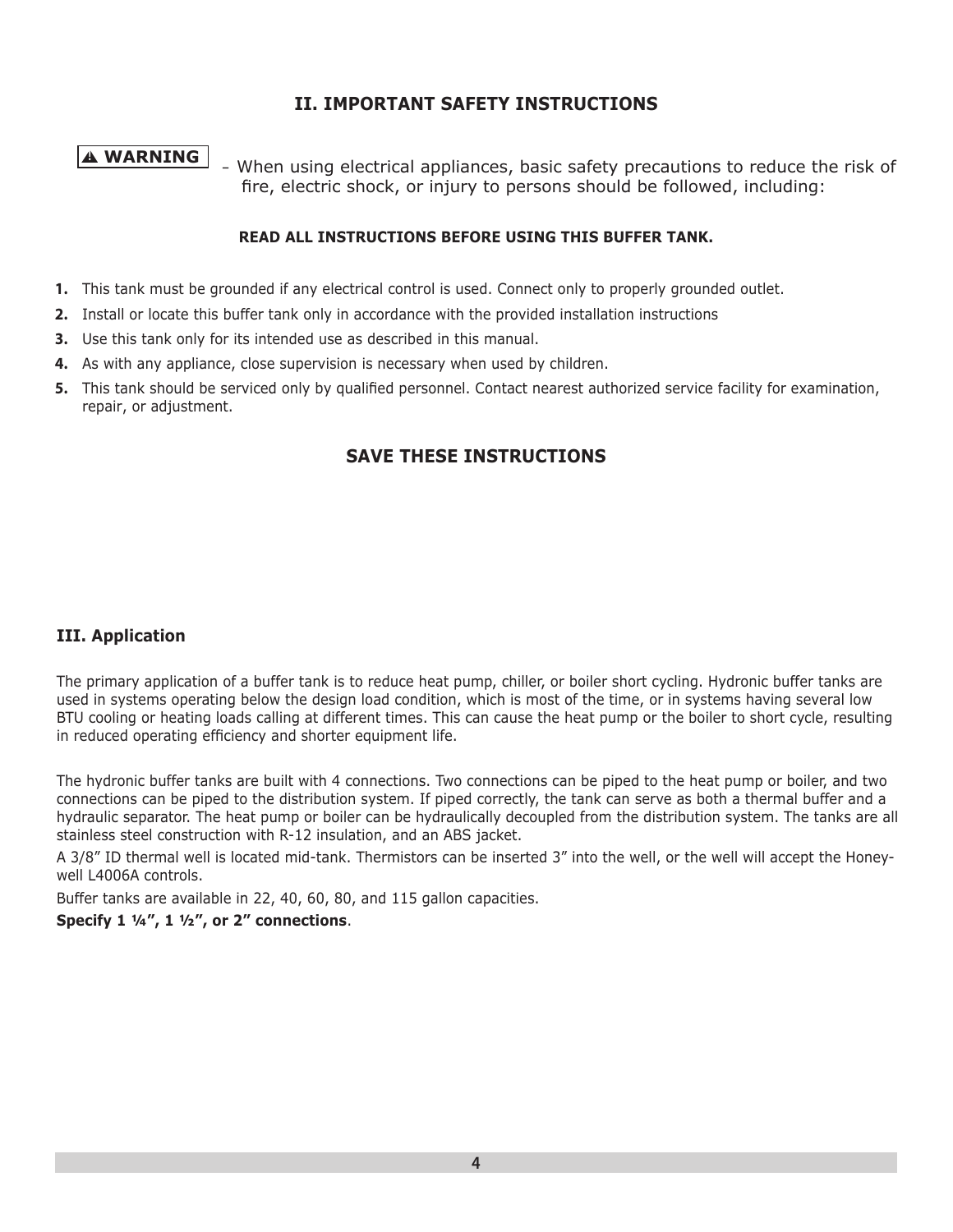

| <b>Model</b> | Volume<br>(gal.) | A<br><b>Height</b> | В    | C   | D<br><b>Diameter</b> | <b>Connections</b><br>(NPT)        | <b>Max. Working</b><br>Pressure (psi) | Approx.<br>Ship wt.<br>(lbs.) |
|--------------|------------------|--------------------|------|-----|----------------------|------------------------------------|---------------------------------------|-------------------------------|
| H2OBT22XXX   | 22               | 24.5               | 15.0 | 8.0 | 22.5                 | $1\frac{1}{4}$ "                   | 60                                    | 35                            |
| H2OBT40XXX   | 40               | 42.0               | 29.0 | 9.0 | 22.5                 | Specify                            | 60                                    | 87                            |
| H2OBT60XXX   | 60               | 42.0               | 29.5 | 9.5 | 26.5                 | $1\frac{1}{4}$ ", $1\frac{1}{2}$ " | 60                                    | 115                           |
| H2OBT80XXX   | 80               | 52.0               | 39.5 | 9.5 | 26.5                 | or 2" NPT                          | 60                                    | 125                           |
| H2OBT115XXX  | 115              | 72.0               | 59.5 | 9.5 | 26.5                 | or 2" NPT                          | 60                                    | 160                           |

The buffer tanks are all stainless steel construction, insulated with a thermoplastic jacket.

**A WARNING** DO NOT use in potable water systems.

### **A WARNING** Use this vessel only in hydronic heating systems. The installer must comply with all plumbing codes. Do not operate above the temperature or pressure specified on the rating plate. Failure to comply may result in personal injury, property damage, or death.

An example of piping a buffer tank follows showing a water source heat pump application. In all applications note that the tank top fitting should be piped the distribution supply line to the air purger and vent. This way the tank will be self venting and no additional air vent is needed to install or maintain.

The objective in any application is to pipe the buffer tank such that the heating or cooling source is hydraulically uncoupled from distribution system.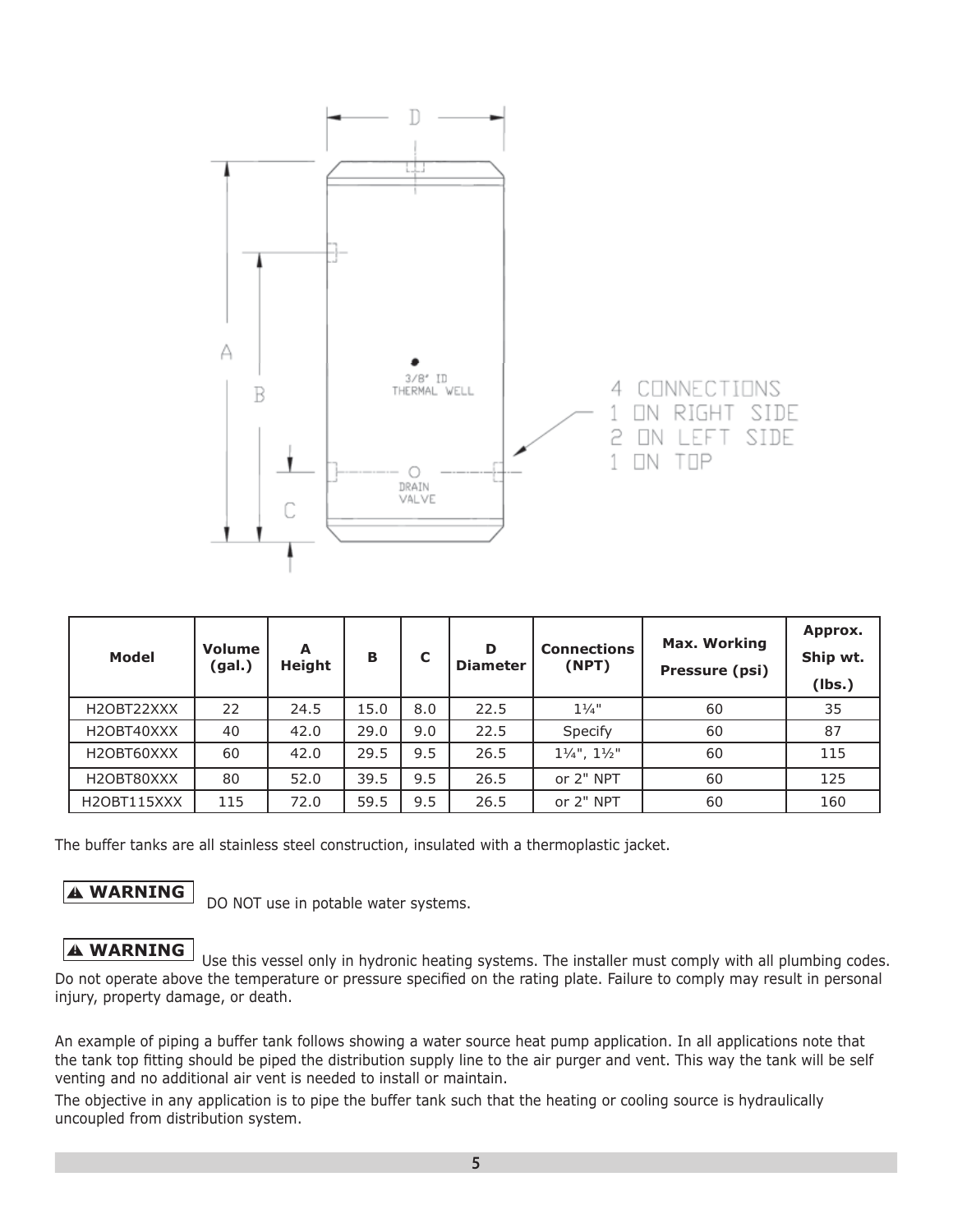# **Buffer Tank Sizing - Calculating Capacity**

The buffer tanks are a simple, cost effective way to improve overall system efficiency by reducing unnecessary equipment short cycling. The recommended capacity or volume of a buffer tank is based on four variables.

1. The duration of the heating or cooling source "on time". (minutes)

The desired length of "on time" for each run cycle depends on the type of equipment used. Heat pump and chiller manufacturers typically recommend a minimum of 5 to 10 minutes on time, and boiler manufacturers may recommend a minimum of 10 minutes "on time". Check with your equipment manufacturer. Generally, the longer the "on time", the higher the overall operating efficiency.

2. The minimum rate of heat input. (BTU/HR)

This is based on the heat pump or chiller output, or the boiler output at the minimum firing rate if the boiler has a variable input system that ramps input down as the demand decreases.

3. The minimum system load (BTU/HR)

This is the demand placed on the system with the smallest zone calling for heat.

4. The allowable tank temperature rise. (deg. F)

This varies depending on the type of heating or cooling system used, and on the design of the distribution system. Chillers may require a tight, (6 deg. F), differential to assure good dehumidification and prevent freezing, heat pumps may require a 10 deg. F differential to maintain a high COP, and boilers with hydronic heating distribution systems may require a differential anywhere between 10 to 40 deg. F depending on the application.

The following formula determines the tank volume:

 $V = T X (Q heat input - Q min. heat load)$ 

Tank temp. rise X 500

 $V =$  Buffer tank volume (gallons)

 $T =$  desired heat source "on cycle" (min.)

 $Q$  heat source = heat source output (BTU/HR)

 $Q$  min. heat load = heat output to minimum load

Tank temp rise (deg.F)

Water to Water Heat Pump Example: Town and Country Mechanical wants a minimum heat pump on time of 10 minutes. The heat pump output is 46,500 BTU/HR. The smallest zone is 7,000 BTU/HR bathroom. The allowable temperature differential is 90 to 100 deg. F for the radiant heat zones.

 $V = 10X (46,500 - 7,000) = 79.0$  Gallons minimum volume. Choose the H2OBT80 buffer tank.



Hydronic Buffer Tank applied to Water source heat pump application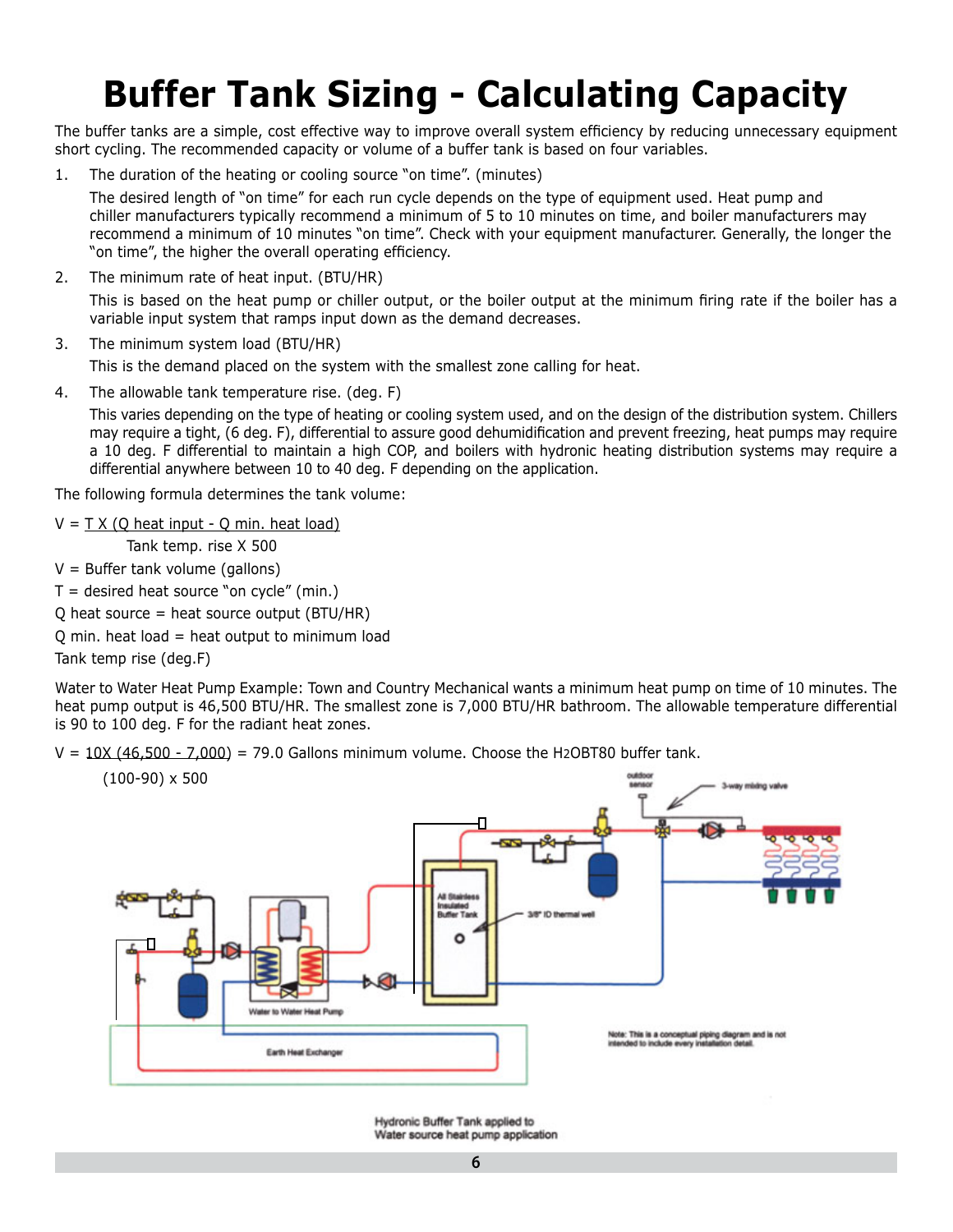### **ECR International, Inc. LIMITED WARRANTY HYDRONIC BUFFER TANKS & SOLAR HOT WATER STORAGE TANKS**

By this Limited Warranty ECR International, Inc. ("ECR") issues limited warranties from the date of original installation of the Hydronic Buffer Tank or Solar Hot Water Storage Tank ("Product") to the person that purchased the new Product directly (a) from the ECR brand dealer; or (b) in the case of a newly constructed home, from the contractor who purchased such new Product directly from an ECR brand dealer or wholesaler for installation and use in the newly constructed home (such person in either case referred to hereinafter as the "Original Purchaser"), subject to the terms and conditions set forth below.

### **WARRANTY COVERAGE FOR RESIDENTIAL USAGE**

The following limited warranty set forth in this section shall apply to only the original installation of the Product in a single-family dwelling used without interruption by the Original Purchaser as his or her primary residence ("Residential Application"). "Residential Application" shall also mean usage in a multiple family dwelling provided that the Product services only one (1) dwelling in such multiple family dwelling.

### **I. LIMITED ONE YEAR WARRANTY**

ECR warrants its Product used in Residential Applications to be free from defects in material and workmanship under normal usage and service for a period of one (1) year from the date of original installation. In the event that the Product is found to be defective in material or workmanship during this one-year period, then ECR will repair or replace, at its option, the defective Product.

### **II. LIMITED WARRANTY ON STORAGE TANK/HEAT EXCHANGER ASSEMBLY**

ECR warrants that the Product's storage tank/heat exchanger assembly shall be free from leaks during normal usage and service for a period of fifteen (15) years from the date of original installation. In the event that a leak should develop and occur within this limited warranty period as a result of defective material of workmanship, ECR will replace the Product. During the five (5) year period from the date of original installation ECR's replacement of the defective Product shall be without charge. From the sixth (6th) year from the date of original installation to the fifteenth (15th) year from the date of original installation, ECR's replacement of the defective Product shall be made upon payment by the Original Purchaser to ECR of a proportionate charge based upon the time the Product has been in service.

The proportionate charge will be equal to the appropriate percentage of the list price of such Product at the time the warranty claim is made and will be determined as follows:

Within the sixth (6th) year through the seventh (7th) year from the original date of installation – sixty percent (60%) Within the eighth (8th) year through the ninth (9th) year from the original date of installation – sixty-five percent (65%) Within the tenth (10th) year through the eleventh (11th) year from the original date of installation – seventy percent (70%) Within the twelfth (12th) year through the thirteenth (13th) year from the original date of installation – seventy-five percent (75%) Within the fourteenth (14th) year through the fifteenth (15th) year from the original date of installation – eighty percent (80%)

Please Note: If the Product model involved is no longer available due to product obsolescence or redesign, the value used to establish the list price will be the current retail price of the nearest equivalent Product.

### **LIMITATIONS AND EXCLUSIONS**

1. Under no circumstances will ECR be responsible for any other costs associated with rectifying the defective part or Product, including, without limitation, costs associated with removing and reinstalling the defective part or Product and/or its replacement part or Product, and all labor and material costs connected therewith, including, without limitation, costs associated with returning the defective part or Product to ECR.

2. This Limited Warranty will not be applicable if the Product is (a) used or operated at a pressure over or under its rated capacity; (b) installed for uses other than home heating; (c) not maintained in accordance with ECR's recommendation or accepted good practice as determined by industry standards; or (d) subjected to unauthorized alteration.

3. This Limited Warranty will not be applicable if the Product has been damaged as a result of being improperly installed, serviced or operated, including, without limitation, operated with insufficient water, allowed to freeze or subjected to flood conditions.

4. In order for this Limited Warranty to be effective (a) the Product must have been assembled in strict compliance with installation instructions furnished with the Product; and (b) the Product sections must not have been damaged during shipment and installation.

5. ECR shall not be liable for any damages, defaults or delays in performance under this Limited Warranty caused by (a) any contingency beyond its control, including, without limitation, a shortage or reduced supply of energy or raw materials, freezing, flood, fire, wind or lightening; (b) the failure of external wiring, piping, or other attachments and accessory products not integral with the Product; (c) installation, service or operation that is not in compliance with all applicable federal, state and provincial laws or

regulations; (d) misapplication or the use of the Product for purposes other than for which it was designed; (e) the use of parts not supplied or designated by ECR; (f) failure to maintain the Product free of water sediments or scale deposits; (g) components of a Product which are not defective, but must be replaced during the warranty period as a result of reasonable wear and tear; (h) failure of a component, control or component part other than a component part manufactured solely by ECR; or (i) potable water with a Ph exceeding 8.0 or below 6.0, and/or chloride concentrations exceeding 80 parts per million (ppm).